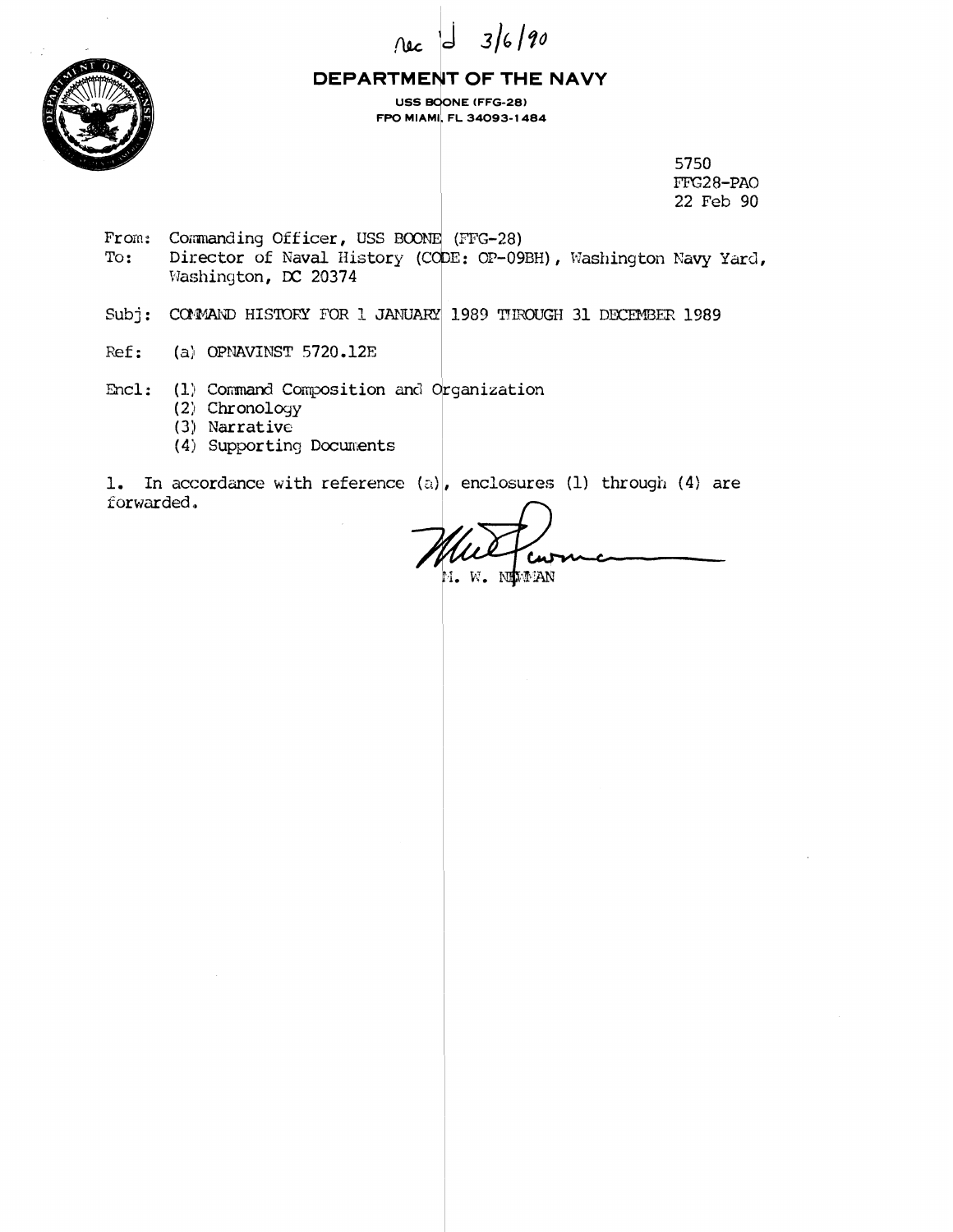#### USS BOONE (FFG-28) COMMAND HISTORY COMMAND COMPOSITION AND ORGANIZATION

 $\sim$   $\sim$ 

USS BOONE (FFG-28) IS A MEMBER OF THE OLIVER HAZARD PERRY CLASS OF GUIDED MISSILE FRIGATES. SHE IS DESIGNED TO IMPROVE THE CAPABILITY OF SURFACE COMBATANTS TO DEFEND NON-CARRIER FORCE6 AND CONDUCT ANTI-SUBMARINE WARFARE IN CONJUNCTION WITH OTHER SEA CONTROL FORCES TO ENSURE ESSENTIAL USE OF THE SEA LINES OF<br>COMMUNICATION.

USS BODNE (FFQ-28) IS A MEMBER OF DESTROYER SQUADRON EIQHT BASED IN NAYPORT NAVAL STATION, MAYPORT, FLORIDA. HER COMMANDING OFFICER IS MICAJAH **W.** NEWMAN, (tDR, USN, OF BRYAN, TEXAS.

ASSIGNED TO USS BOONE IS DETACHMENT THREE OF HELICOPTER ANTISUBMARINE SQUADRON LIGHT FORTY-SIX, BASED AT MAYPORT NAVAL AIR STATION, MAYPORT, FLORIDA. DETACHMEMT THREE'S TAIL CODE IS HOTEL QUEBEC FOUR SIX THREE WITH CALL SIGN "CUTLASS FOUR SIX"<br>THREE".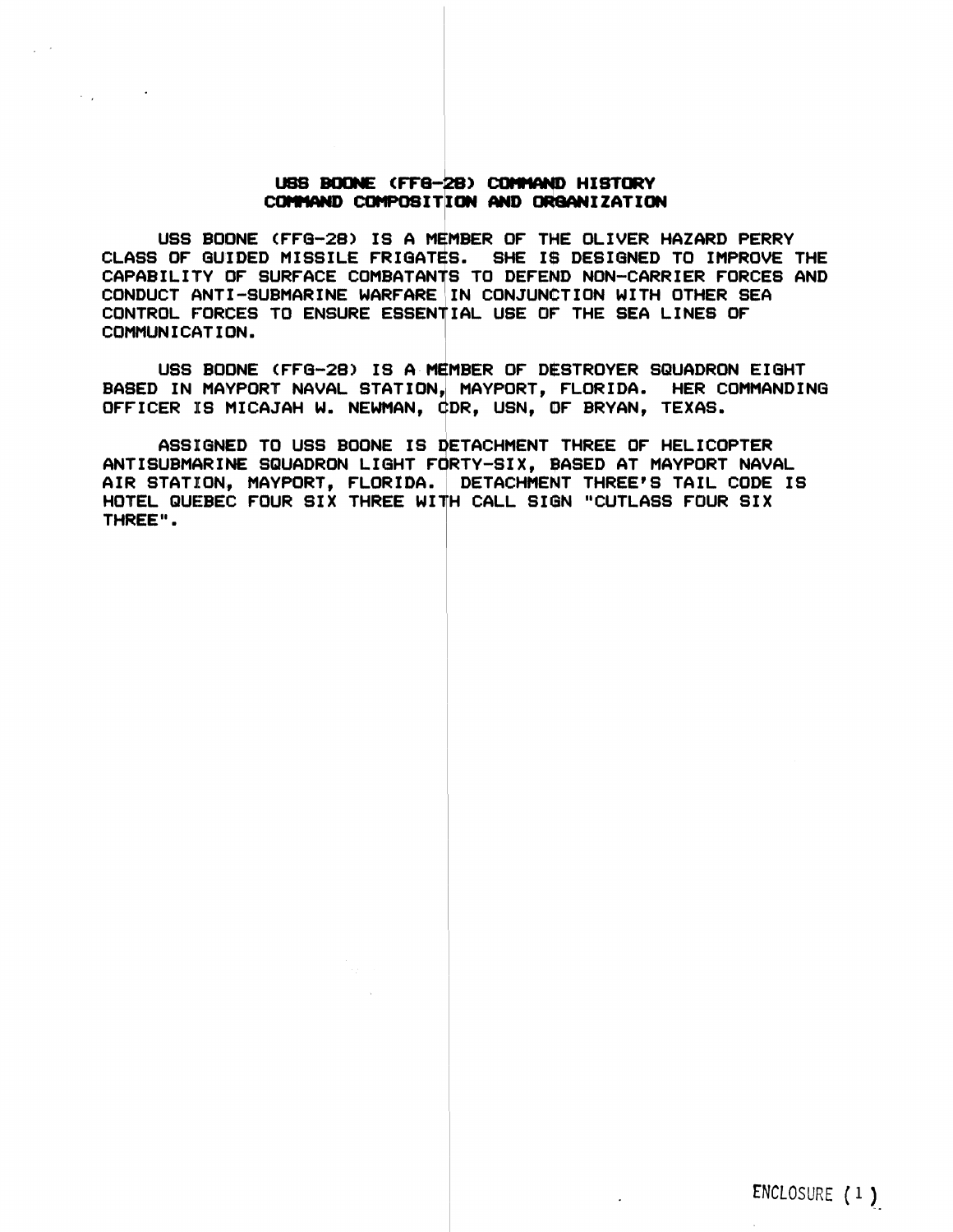## USS BOONE (FFG-28) CONNAND HISTORY 1989 CHRONOLOGY

#### **JANUARY**

 $\sim 10^{10}$  and  $\sim 10^{10}$ 

 $\lambda$  ,  $\lambda$ 

| $1 - 23$  | INPORT MAYPORT                                   |
|-----------|--------------------------------------------------|
| 3-5       | <b>3M ASSIST VISIT</b>                           |
| $23 - 27$ | ADVANCED ASW TRAINING AT AUTEC WITH HSL-46 DET 3 |
|           | <b>EMBARKED</b>                                  |
| $27 - 31$ | INPORT MAYPORT                                   |

#### **FEBRUARY**

| $1 - 25$  | CV ESCORT SERVICES WITH USS CORAL SEA (CV-43) |
|-----------|-----------------------------------------------|
|           | HSL-46 DET 3 EMBARKED                         |
| $9 - 13$  | PORT VISIT ST THOMAS, U.S.V.I.                |
| $25 - 28$ | INPORT MAYPORT                                |
| 28        | BEGIN DCMTT                                   |

### **MARCH**

| $1 - 12$  | INPORT MAYPORT                             |
|-----------|--------------------------------------------|
| $1 - 2$   | <b>DCMTT</b>                               |
| $13 - 21$ | TAIL PROFICIENCY TRAINING 4-89 WITH HSL-46 |
|           | DET 3 EMBARKED                             |
| $21 - 23$ | INPORT MAYPORT                             |
| $21 - 24$ | <b>COMBAT SYSTEMS ASSESSMENT</b>           |
| $23 - 24$ | CDS-8 PRE-OPPE ASSESSMENT- JAX OPAREA      |
| $25 - 31$ | INPORT MAYPORT                             |
| $27 - 31$ | COMBAT SYSTEMS READINESS REVIEW PHASE I    |

#### APRIL

| $1 - 2$   | INPORT MAYPORT                           |
|-----------|------------------------------------------|
| 3-4       | OPPE JAX OPAREA                          |
| 5–30      | INPORT MAYPORT                           |
| $10 - 21$ | COMBAT SYSTEMS READINESS REVIEW PHASE II |
| $13 - 30$ | FLAGSHIP FOR CCDG-12                     |
| 24–30     | IMAV MAYPORT                             |

# **MAY**

| $1 - 15$  | INPORT MAYPORT                        |
|-----------|---------------------------------------|
| $1 - 15$  | IMAV MAYPORT                          |
| 2-3       | SUPPLY MANAGEMENT INSPECTION          |
| 15        | SEA TRIALS-JAX OPAREA                 |
| $16 - 17$ | INPORT MAYPORT                        |
| $17 - 31$ | MEFEX 3-89 WITH HSL-46 DET 3 EMBARKED |
| 26–29.    | PORT VISIT ST CROIX, U.S.V.I.         |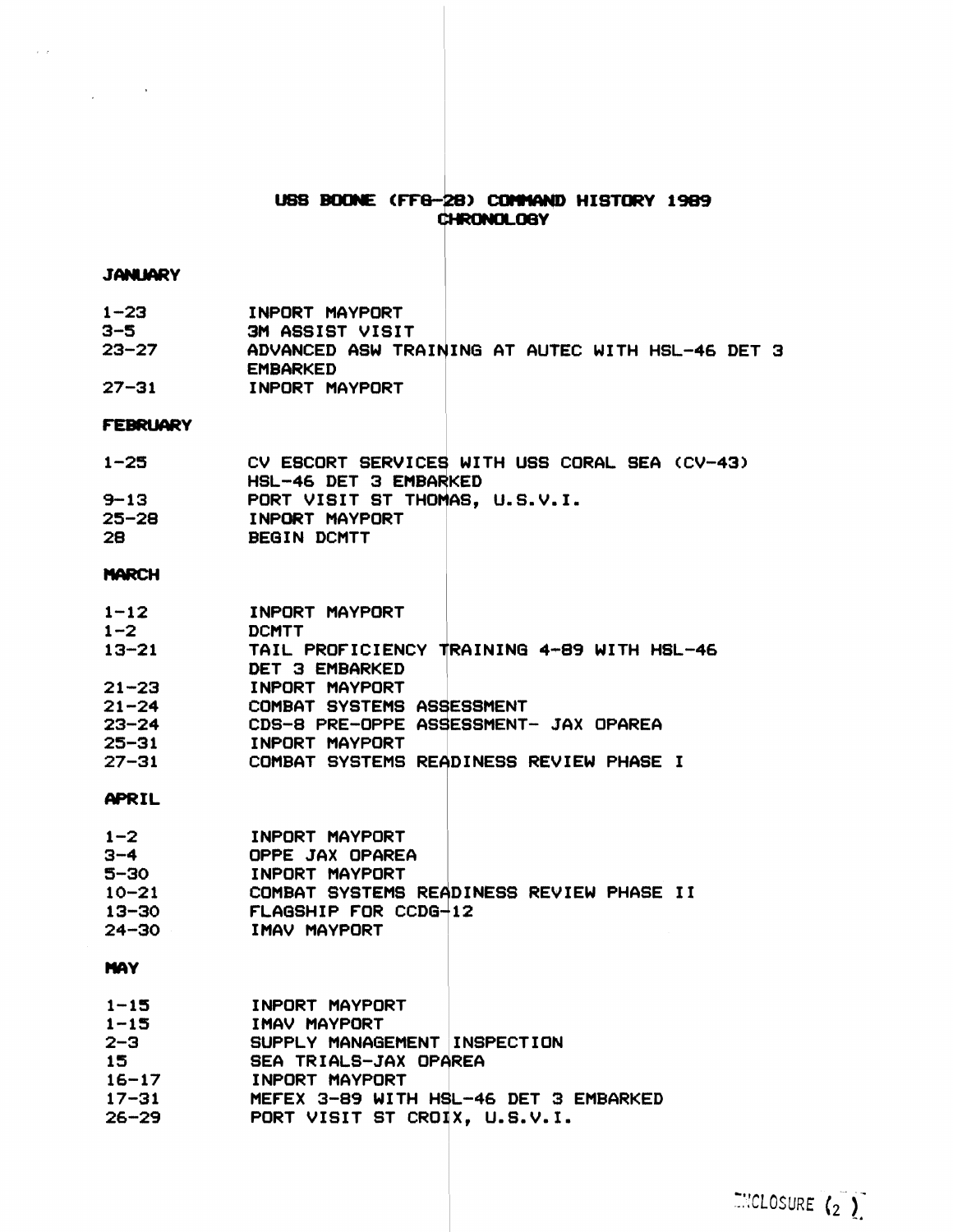# **JUNE**

| $1-2$<br>POM<br>$21 - 30$                                                 | MEFEX 3-89 CONTINUES<br>3-30 INPORT MAYPORT<br>12-16 IUC INSPECTION<br>15-16 3M INSPECTION                                                                                                                                 |                                                     |
|---------------------------------------------------------------------------|----------------------------------------------------------------------------------------------------------------------------------------------------------------------------------------------------------------------------|-----------------------------------------------------|
| <b>JULY</b>                                                               |                                                                                                                                                                                                                            |                                                     |
| $1-10$<br>$11-31$ DEC<br>19                                               | INPORT MAYPORT-POM<br>DEPLOY; MEF 3-89 WITH HSL-46 DET 3 EMBARKED<br>TRANSIT COMMANDER CDS-20<br>PORT VISIT-PONTE DELGADA, AZORES<br>23<br>24 PORT VISIT-ROTA, SPAIN<br>26-29 PORT VISIT-IBIZA, SPAIN                      |                                                     |
| <b>AUGUST</b>                                                             |                                                                                                                                                                                                                            |                                                     |
| $1 - 31$<br>$\mathbf{2}$<br>$4 -$<br>$\overline{4}$<br>8<br>9<br>15<br>24 | DEPLOYED - ARABIAN GULF<br>ANCHOR PORT SAID, EGYPT<br>CHOP TO COMUSNAVCENT/CTF 801<br>ANCHOR HODEIDAH, NORTH YEMEN<br>PORT VISIT-DJIBOUTI, DJIBOUTI<br>TURNOVER WITH USS ELROD (FFG-54)<br>PORT VISIT-MINA SULMAN, BAHRAIN | HELICOPTER MISHAP-LOSS OF SH-60B LAMPS III AIRCRAFT |
| <b>SEPTEMBER</b>                                                          |                                                                                                                                                                                                                            |                                                     |
| $-30$<br>6-15<br>27                                                       | 1-30 DEPLOYED - ARABIAN GULF<br>PORT VISIT-MINA SULMAN, BAHRAIN<br>PORT VISIT-MINA SULMAN, BAHRAIN<br>30-8 OCT PORT VISIT-MINA SULMAN, BAHRAIN                                                                             |                                                     |
| <b>OCTOBER</b>                                                            |                                                                                                                                                                                                                            |                                                     |
| $1 - 31$<br>$1 - 8$<br>$10 - 14$<br>26<br>$29 - 31$                       | DEPLOYED - ARABIAN GULF<br>CONTINUE PORT VISIT-MINA SULMAN, BAHRAIN<br>PORT VISIT-DUBAI, UNITED ARAB EMIRATES<br>PORT VISIT-MINA SULMAN, BAHRAIN<br>PORT VISIT-DAMMAM, SAUDI ARABIA                                        |                                                     |
| <b>NOVEMBER</b>                                                           |                                                                                                                                                                                                                            |                                                     |
| $1 - 31$<br>$3 - 4$<br>14<br>$20 - 25$                                    | DEPLOYED - ARABIAN GULF<br>PORT VISIT-MINA SULMAN, BAHRAIN<br>PORT VISIT-MINA SULMAN. BAHRAIN<br>PORT VISIT/MAV-MINA SULMAN, BAHRAIN                                                                                       |                                                     |
| <b>DECEMBER</b>                                                           |                                                                                                                                                                                                                            |                                                     |
| $\mathbf{1}$                                                              | OPS - ARABIAN GULF                                                                                                                                                                                                         |                                                     |

 $\sim 100$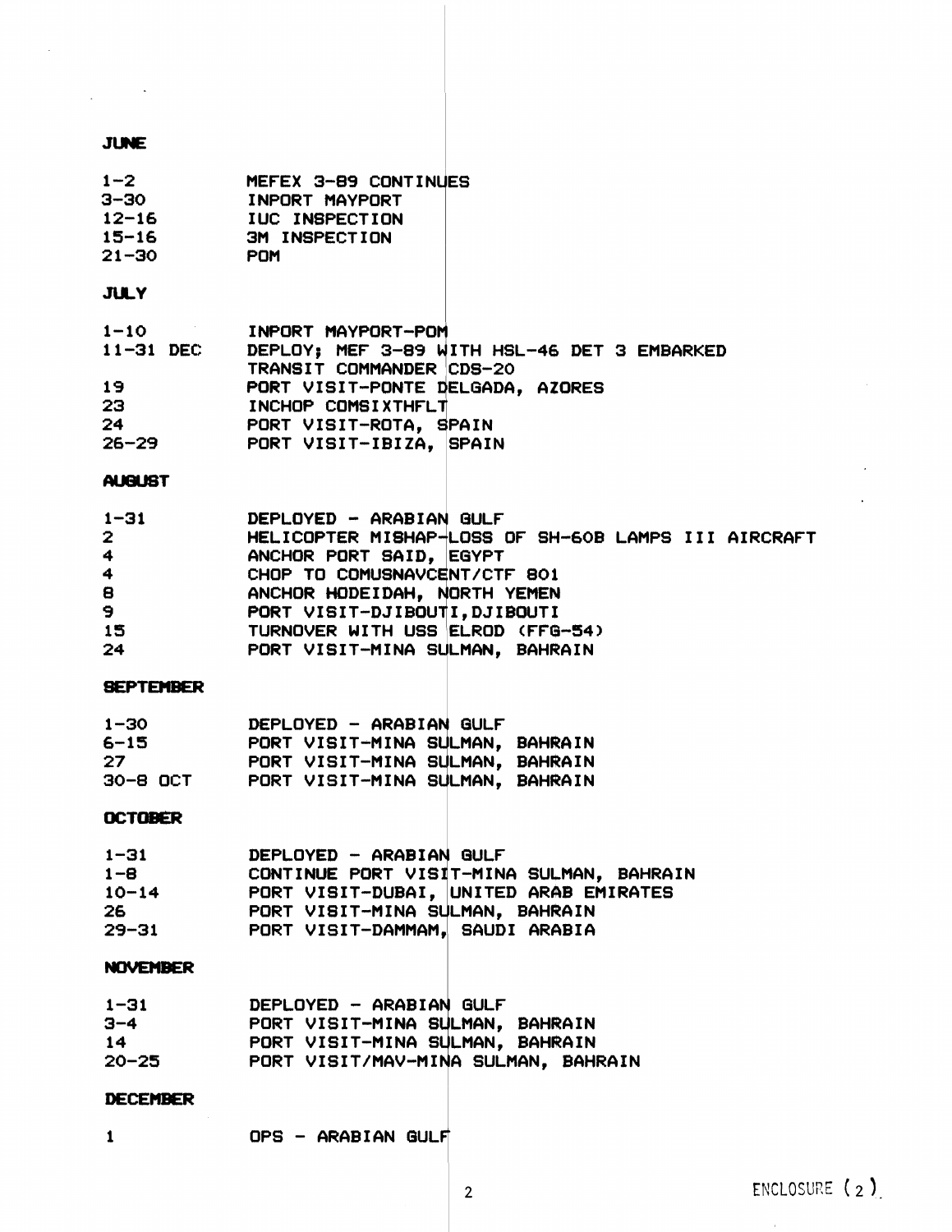| $2 - 3$    | PORT VISIT-MINA SULMAN, BAHRAIN            |
|------------|--------------------------------------------|
| $\ddot{4}$ | <b>ENROUTE TURNOVER</b>                    |
| 5          | TURNOVER WITH USS SIMPSON (FFG-55)         |
| $6 - 8$    | ENROUTE DJIBOUTI, DJIBOUTI                 |
| $9 - 10$   | PORT VISIT-DJIBOUTI, DJIBOUTI              |
| $11 - 13$  | <b>ENROUTE SUEZ CANAL</b>                  |
| 14         | INCHOP COMSIXTHFLT                         |
| $15 - 19$  | ENROUTE GIBRALTAR                          |
| $20 - 29$  | PORT VISIT-GIBRALTAR, BRITISH CROWN COLONY |
| 29         | INCHOP COMSECONDFLIT                       |
| $30 - 31$  | ENROUTE PONTE DELGADA, AZORES              |
| 31         | PORT VISIT-PONTE DELGADA, AZORES           |

 $\overline{\mathcal{E}}$ 

 $\label{eq:2.1} \frac{1}{\sqrt{2\pi}}\int_{\mathbb{R}^{2}}\frac{1}{\sqrt{2\pi}}\int_{\mathbb{R}^{2}}\frac{1}{\sqrt{2\pi}}\int_{\mathbb{R}^{2}}\frac{1}{\sqrt{2\pi}}\int_{\mathbb{R}^{2}}\frac{1}{\sqrt{2\pi}}\int_{\mathbb{R}^{2}}\frac{1}{\sqrt{2\pi}}\int_{\mathbb{R}^{2}}\frac{1}{\sqrt{2\pi}}\int_{\mathbb{R}^{2}}\frac{1}{\sqrt{2\pi}}\int_{\mathbb{R}^{2}}\frac{1}{\sqrt{2\pi}}\int_{\mathbb{$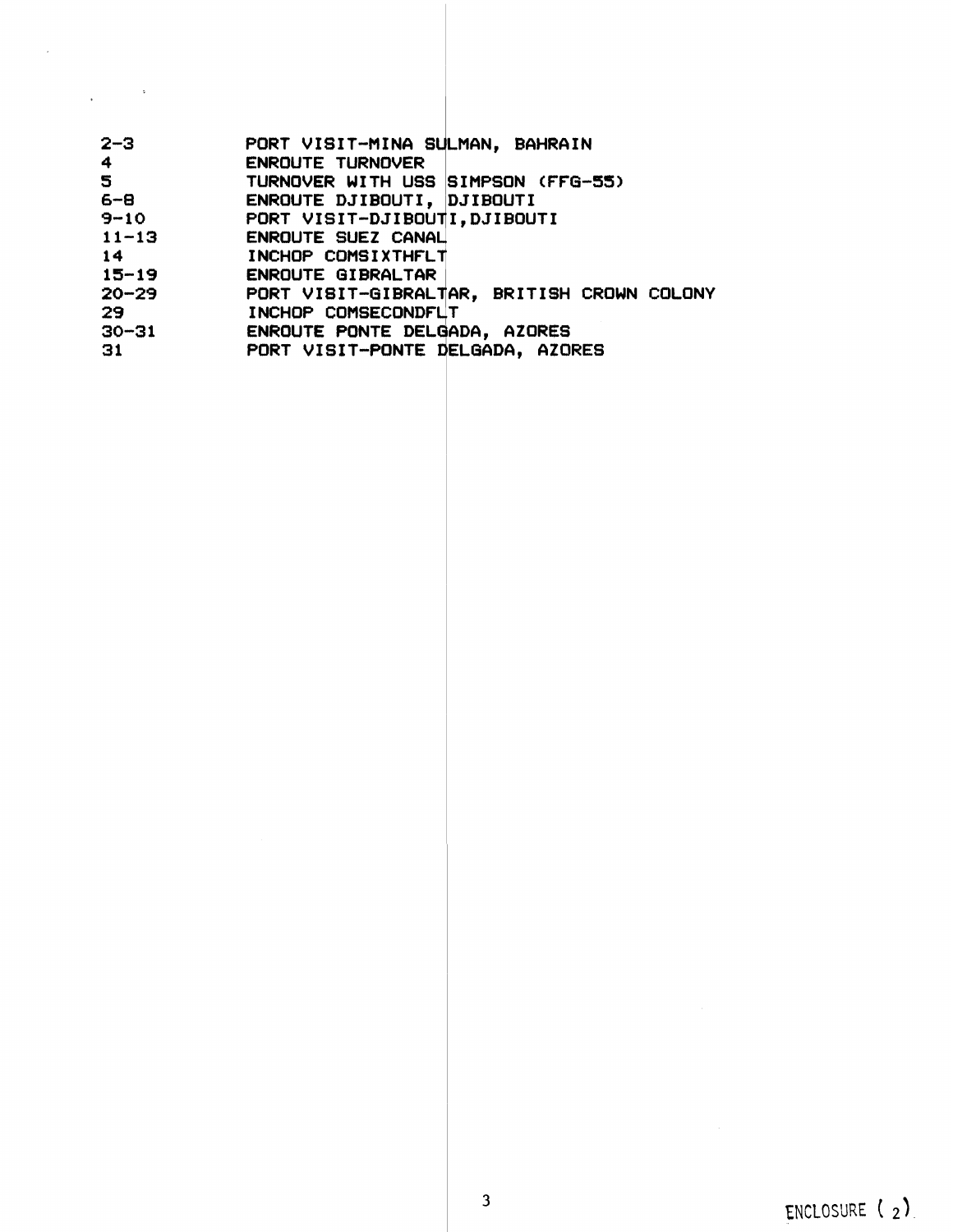FOLLOWING A WELL EARNED HOLIDAY LEAVE AND UPKEEP PERIOD, USS BOONE (FFG-28) COMMAND HISTORY<br>FOLLOWING A WELL EARNED HOLIDAY LEAVE AND UPKEEP PERIOD,<br>BOONE BEGAN MAKING PREPS TO TAKE PART IN ADVANCED ANTI-SUBMARINE WARFARE TRAINING AT AUTEC IN COMPANY WITH THE USS SPRUANCE (DD-963). OM THE TWENTY-THIRD DAY OF JANUARY BOONE SET SAIL FROM HER HOMEPORT AND HEADED SOUTH TO THE AUTEC RANGE. SHORTLY AFTER A LATE NIGHT RENDEZVOUS, THE USS SPRUANCE WAS GROUNDED AND SUFFERED SEVERE DAMAGE. AS A RESULT, MUCH OF THE PLANNED TRAINING WAS CANCELLED AND BOONE WAS TASKED TO REPLACE SPRUANCE DURING<br>UPCOMING ADVANCED CARRIER ESCORT SERVICES IN FEBRUARY. BO UPCOMING ADVANCED CARRIER ESCORT SERVICES IN FEBRUARY. BOONE TO MEET HER NEW TASKING. RETURNED TO HOMEPORT ON 27 JANUARY AND QUICKLY MADE PREPARATIONS

ON 1 FEBRUARY BOONE DEPARTED MAYPORT BASIN AND BEGAN NEARLY A MONTH OF OPERATIONS WITH THE USS CORAL SEA CCV-43) BATTLE GROUP WITH HSL-46 DETACHMENT THREE EMBARKED. A FOUR DAY PORT VISIT TO THE ISLAND OF ST THOMAS IN THE U. S. VIRQIN ISLANDS WAS A WELCOME ON 1 FEBRUARY BOONE DEPARTED MAYPORT BASIN AND BEGAN NEARLY<br>A MONTH OF OPERATIONS WITH THE USS CORAL SEA (CV-43) BATTLE GROUP<br>WITH HSL-46 DETACHMENT THREE EMBARKED. A FOUR DAY PORT VISIT TO<br>THE ISLAND OF ST THOMAS IN THE U RETURNED TO MAYPORT NAVAL STATION ON 25 FEBRUARY.

BOONE'S SCHEDULE REMAINED AT A HECTIC PACE THROUGHOUT THE NEXT FOUR MONTHS. FOLLOWING A HIGHLY SUCCESSFUL DAMAGE CONTROL MOBILE TRAINING TEAM VISIT IN EARLY MARCH, BOONE'S COMBAT SYSTEMS DEPARTMENT FLEXED ITS ANTI-SUBMARINE WARFARE CAPABILITIES DURING TAIL PROFICIENCY TRAINING CTPT) 4-8'3 WHERE BOONE CHALKED UP AN IMPRESSIVE RECORD OF MAINTAINING CONTACT. FOLLOWING TPT, BOONE IMPRESSIVE RECORD OF MAINTAINING CONTACT. FOLLOWING TPT, BOONE<br>UNDERWENT HER FIRST COMBAT SYSTEMS ASSESSMENT (CSA) FOLLOWED BY<br>COMBAT SYSTEMS READINESS REVIEW (CSRR) PHASE I.<br>THE CORLY ARRIL ROONEIS ENGINEERING REPARTMENT

IN EARLY APRIL BOONE'S ENGINEERING DEPARTMENT DEMONSTRATED THEIR CAPABILITIES DURING AN OPERATIONAL PROPULSION PLANT EXAMINATION COPPE). OPPE WAS C MPLETED WITH A TREMENDOUS SHIPWIDE TEAM EFFORT AND BRILLIANT RESULTS.

APRIL ALSO BROUGHT PHASE 11 OF CSRR AND THE BEGINNING OF A THREE WEEK IMAV. MAY BROUGHT A SUPPLY MANAGEMENT INSPECTION AND<br>MIDDLE EAST FORCE EXERCISE 3-89, WHERE BOONE BEGAN ORIENTING HERSELF WITH THE THREATS SHE WOULD FACE DURING HER UPCOMING DEPLOYMENT UNDER THE GUIDANCE OF COMMANDER DESTROYER SQUADRON<br>TWENTY.

JUNE FOLLOWED WITH THE LAST SET OF INSPECTIONS. A HIGHLY SUCCESSFUL IUC INSPECTION WAS FOLLOWED CLOSELY BY A EQUALLY TRIUMPHANT 3M INSPECTION. THE LAST OF THE INSPECTIONS BROUGHT A WELCOMED PRE-OVERSEAS MOVEMENT PERIOD. ON 11 JULY, USS BOONE LEFT HER HOMEPORT FOR THE LAST TIME IN 1989, NOT TO RETURN UNTIL A NEW YEAR AND NEW DECADE HAD OME TO PASS.

BOONE SET HER SIGHTS ON THE EAST AND BEGAN AN ARDUOUS SIX MONTH DEPLOYMENT AS A PART OF THE JOINT TASK FORCE MIDDLE EAST IN COMPANY WITH USS DEYO (DD-969) AND USS JACK WILLIAMS (FFG-24). DURING THE TRANSIT TO THE PERSIAN GULF, TRAINING WAS COMPLETED UNDER THE GUIDANCE OF COMMANDER DESTROYER SQUADRON TWENTY.